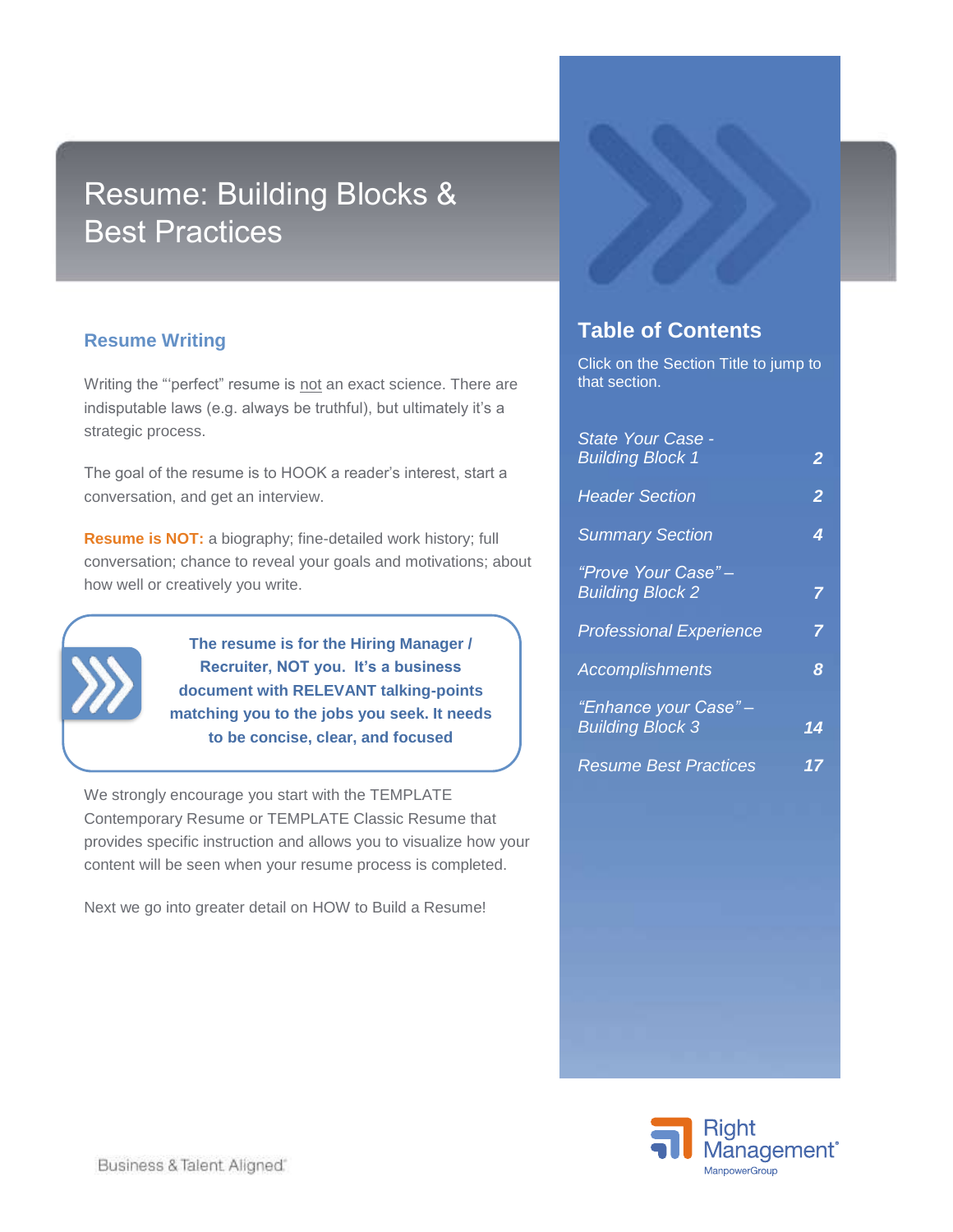### <span id="page-1-0"></span>**State Your Case - Resume Building Block 1 (of 3) Header & Summary**



*See "TEMPLATE Resume", if you're just getting started with your resume*

### **PART 1 - Resume Headers**

When creating a resume header, consider your audience's interests and needs.

|                   | JOE C. RIGHT<br>Anytown, Anywhere 12345 |                              |
|-------------------|-----------------------------------------|------------------------------|
| jcright@gmail.com | 123.456.7890                            | www.linkedin.com/in/joeright |

**NAME:** Needs to be official and familiar to your network. Make sure you consistently use the same name on all job search and branding documents and sites so you can be found!

- **Maiden Names or Name Changes:** A job search is not a recommended time to start using a different name. Either wait until starting a new position or use both names e.g. Mary Allen Jones.
- **Use your middle name or nickname?** Here are some options: J. Taylor Smith or Jonathan (John) Smith.
- **Ensure Recruiters can match up your initials** e.g. if Elizabeth Tate goes by Maggie, use E. Maggie Tate.

### <span id="page-1-1"></span>**Certifications & Degrees, In Header Section**

### **ACRONYMS**

- Certifications and Educational degrees shown in the Header should also be included under the respective sections (e.g. Education, Certifications).
- In the resume body (e.g. Education section), repeat the Acronym AND spell out its meaning.

### **EDUCATIONAL DEGREES**

- Include if industry and role norms, as is common within Education, Medical, and Research industries and roles e.g. PhD, MD, RN, etc.
- MBA next to one's name is used subjectively. If the degree is a 'norm' in your industry or role, exclude. If exceptional, you might include.
- If your degree is prestigious and/or a differentiator in your field or role, then you might include.

|                   | JOE C. RIGHT, PHD<br>Anytown, Anywhere 12345 |                              |
|-------------------|----------------------------------------------|------------------------------|
| jcright@gmail.com | 123.456.7890                                 | www.linkedin.com/in/joeright |

### **CERTIFICATIONS**

- Use if common in your fields such as IT/Systems Admin (CCNP, MCSA, etc.), Finance (CPA, CMA, etc.)...
- Certifications, next to your name should be CURRENT. Expired or inactive certifications can still be included in another section of the resume, but wouldn't appear in the header.

| JOE C. RIGHT, MCSA, CCMP<br>Anytown, Anywhere 12345 |                                          |                                                                                                                                                  |                                                                                            | JOE C. RIGHT, CPA<br>Anytown, Anywhere 12345 |                                                                           |  |
|-----------------------------------------------------|------------------------------------------|--------------------------------------------------------------------------------------------------------------------------------------------------|--------------------------------------------------------------------------------------------|----------------------------------------------|---------------------------------------------------------------------------|--|
| and the property of the property and                | 123.456.7890<br>- 2002/09/09 09:00 PM PM | ekedin.com/in/joeright<br><u> Andrew March (1989), a compositor de la compositor de la compositor de la compositor de la compositor de la co</u> | the property of the control of the<br>the property of the way and the property of the con- | 173.456.7890                                 | www.linkedin.com/in/joerigh<br>and a set of the state of a trade and out- |  |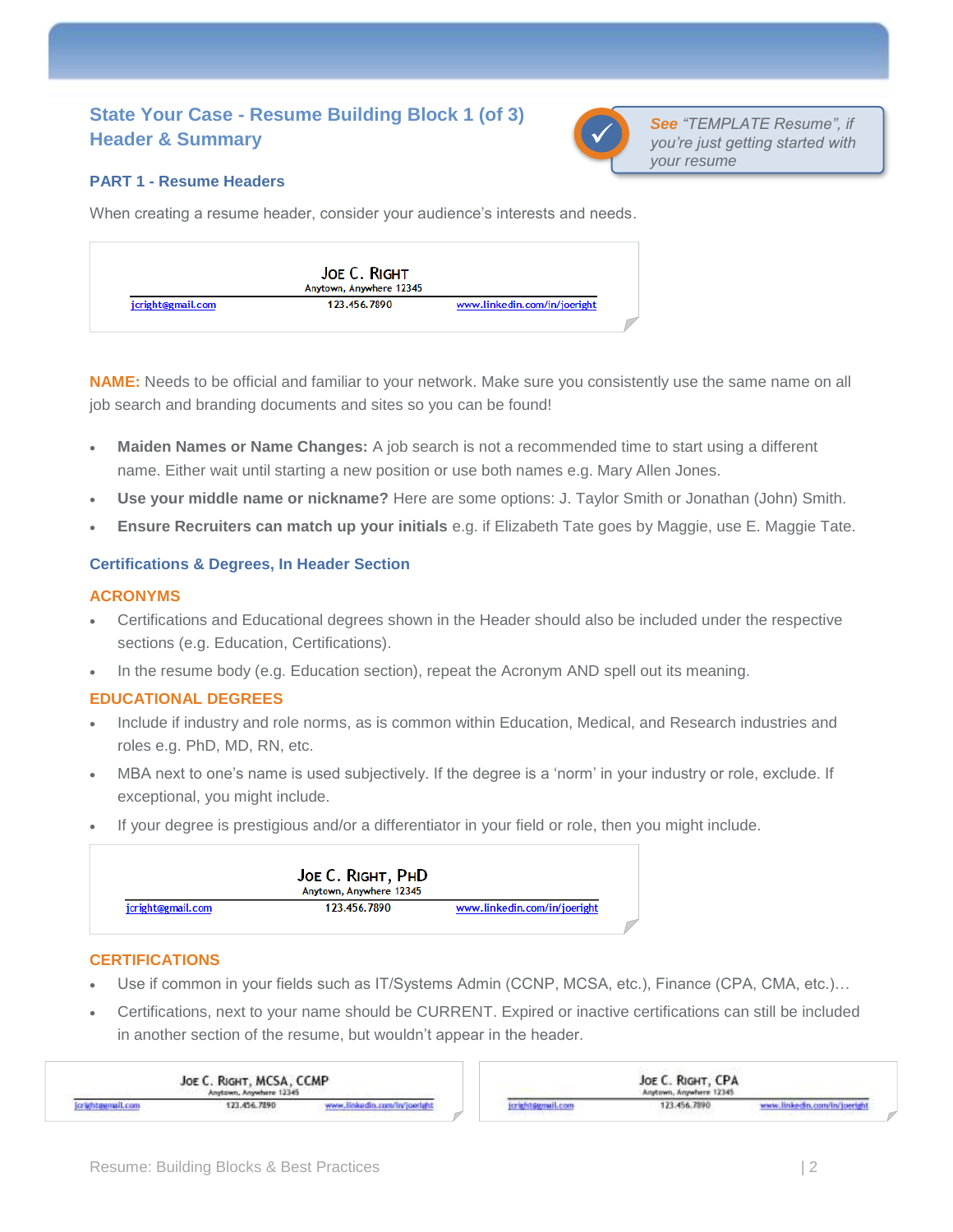- **PHONE**
	- **Number:** Employers only want one (1) phone number, where it is best to reach you.
	- Voicemail: Record a professional message (like work message); use your voice and state your name.
	- Avoid: System default greetings. "You have reached 555-555-5555..." can be perceived as indifference.
	- Avoid: Ring back tones, 'funny' or 'cute' messages, callers getting a busy signal, a full voicemail box.
- **ADDRESS:** For privacy, street-level address may be excluded, but always include a City, State or City, Province.
	- In larger geographic areas, it's acceptable to use the metro area (e.g. Greater Toronto, ON or San Francisco Bay Area, CA).

**Want to relocate or 'open to relocation' and wondering what to use?**

For simplicity and cost savings, employers often prefer to hire locally. However…

- If relocation is the norm or not atypical (for the field, industry, role, level, company) and/or your qualifications are in high-demand, use your current location.
- **If a future/target location is used,** be ready to explain your situation, be available for an interview on short notice, and not rely on relocation money. And, if hired, your relocation and start date need to work well for both you and the employer.
- **LINKEDIN URL:** Include your customized LinkedIn URL as it's important to help employers and recruiters find your online profile quickly.
	- See [www.RightEverywhere.com](http://www.righteverywhere.com/) > PERSONAL BRANDING > (search for) LinkedIn for best practices and how to customize a URL.
- **EMAIL:** Include a professional email address. Ideally, this would include your first and last name e.g. [joe.right@gmail.com.](mailto:joe.right@gmail.com)
	- Right or wrong, AOL is perceived as "old fashioned" and it's recommended to setup and use another email for a job search.

**Want to make sure your name and contact information show up?** Then don't use Insert > Header within MS Word for *your 1st page header section. This area is often not read by ATS (Application Tracking Systems).* ✓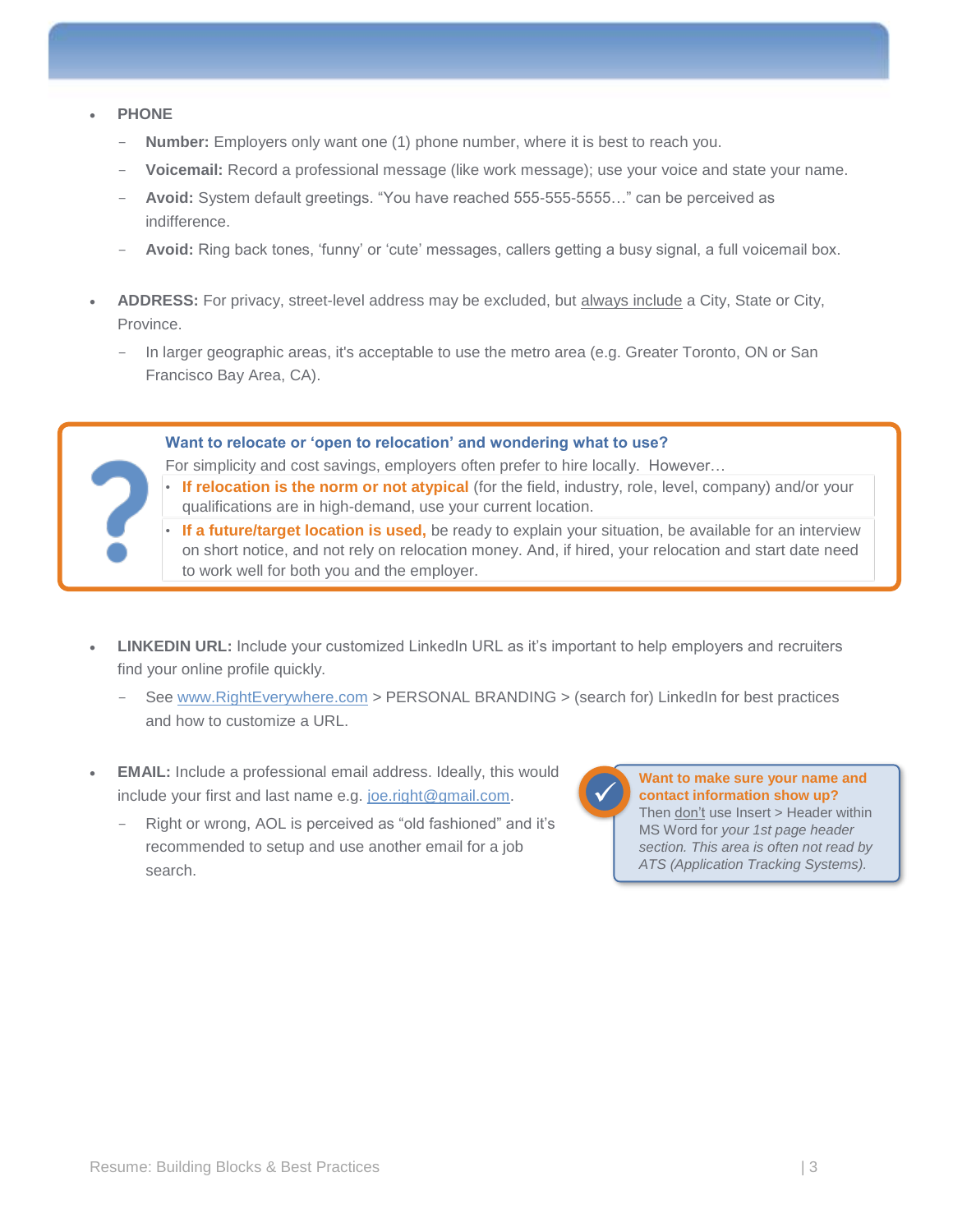### **PART 2 – Summary Statements & Branding**

### <span id="page-3-0"></span>**Summary Section**

In 5-10 seconds, your resume needs to HOOK an employer, so they keep reading. You'll HOOK them by focusing on their interests and business needs, and stating what YOU can DO for THEM. They might not read ANYTHING else.

**Your resume is for THEM**, not you! Before meeting with Human Resources or a hiring manager, your resume must successfully pass through an Application Tracking System (ATS). As 100+ resumes may get submitted for a job, ATS quickly electronically screens resumes for Keywords (selected words and phrases) that indicate YOU have the right qualifications for the posted job. Only then, will your resume move forward and be reviewed by a person.



No Keyword Match = NO Interview

**STATE YOUR CASE:** Highlight your skills, strengths, and experience of most interest and value to employers and their business needs and demands.



Be bold and confident! You will back up your statements with

evidence of your claims in your Professional Experience section, through your Accomplishment Statements.

What to include?

- Target Position, Experience, Strengths, and Interests.
- Perform Keyword research to ensure you've identified the critical skills employers seek and the terminology of your target job market - not that of your past company(s).



| Page 2 should have your header information at top of the page. |                                      |  |  |  |  |  |  |
|----------------------------------------------------------------|--------------------------------------|--|--|--|--|--|--|
| <b>NAME</b>                                                    | jcright@gmail.com<br><b>PAGE TWO</b> |  |  |  |  |  |  |
|                                                                |                                      |  |  |  |  |  |  |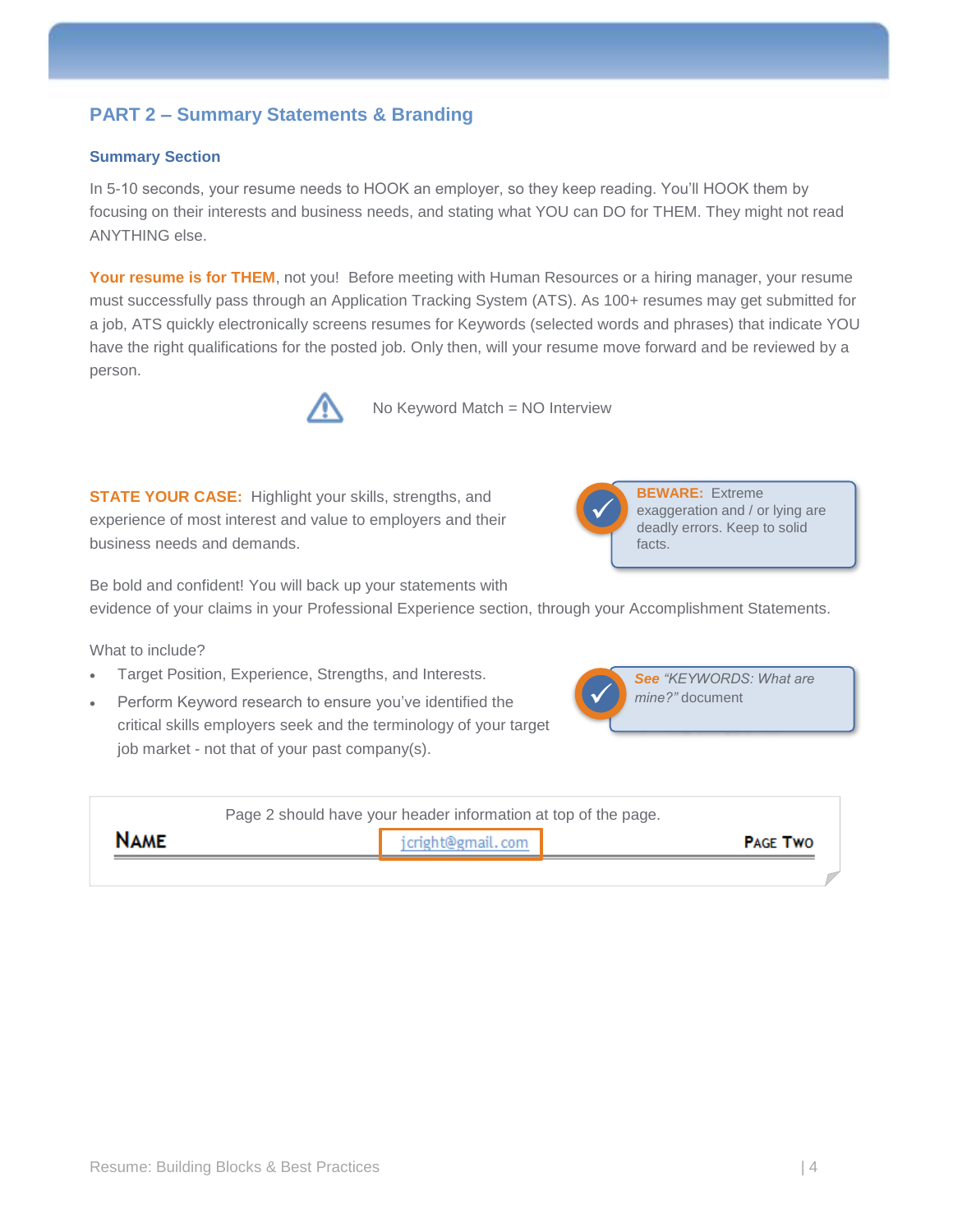#### **Summary includes 3 Core Elements**

1. **Branding Statement** – Professional and/or Functional Title & Level + main value and/or contribution you bring to an organization



**For more help with Branding,**  see www.RightEverywhere.com > Resources > Personal Branding

- 2. **Hard Skills** Specific areas of expertise in your field and function (incorporating your Keywords!)
- 3. **Soft Skills** Personal strengths and attributes relevant to target. What makes you good at what you do?

BRANDING STATEMENT | PROFESSIONAL OR FUNCTIONAL TITLE OR LEVEL Industries (Optional) & Value | Contribution (for what you're known; how you impact organizations)

State your case. Explain and back up your branding statement. Include additional information that would be important for the reader to know. Naturally he/she would want to know your expertise in your field/function, your Hard Skills. Again, this is your specific expertise/knowledge in your field/function. Information noted in this area MUST be supported in your Professional Experience to prove your brand statements.

Remember to address your Soft Skills-any additional strengths, experience & attributes that make you successful in the type of role you are targeting. Use short, digestible paragraphs. And keep your summary to 6 lines or less.

- **List Key Competencies** ٠
- Here In This Section
- This Format Is Great For
- Even-Numbered Lists

te Your Summary Using this 3-Part Outline

#### 1. **Branding Statement**

- *Example: Versatile Sales Manager* 

*Turn-around Underperforming Markets | Regain Lost Market Share | Drive Revenue Growth*

#### 2. **Hard Skills**

- *Example: Product Marketing | Territory Management | Client Retention | Talent Management | Driving Revenue*

#### 3. **Soft Skills**

- *Example*: Engage & Motivate Teams, Maintain Communications across complex cross-matrixed environments. Create win-win solutions that drive repeat business. Leverages consultative and transactional approaches with both Enterprise-level and small business customers.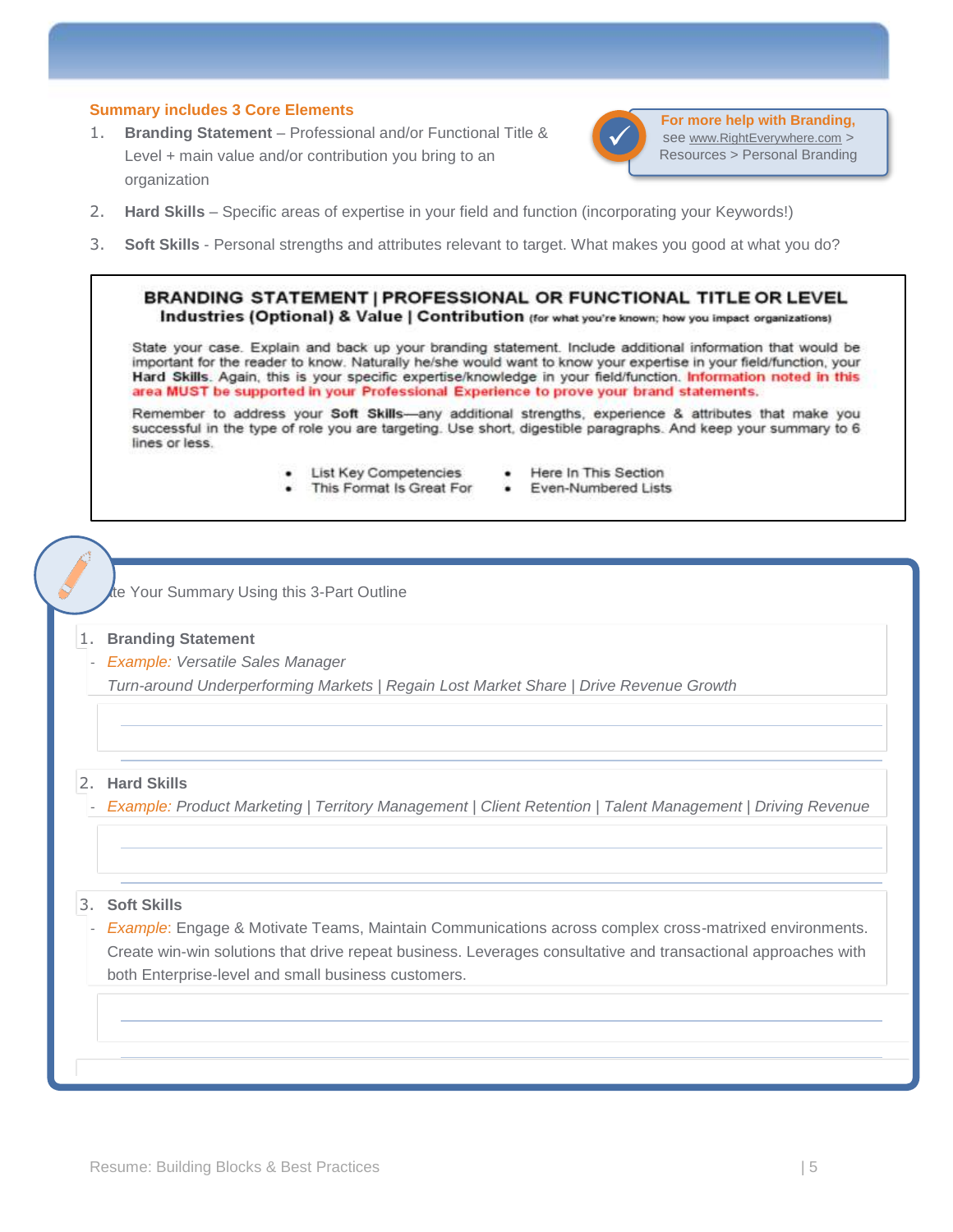### **Sample Summaries / Branding** Only include the skills of second that the skills of second that the skills of skills of skills of skills of skills of skills of skills of skills of skills of skills of skills of skills of ski

|                         |                                                                                                                                                                                                                                                                                                                                                                                                                                                                                        | for <b>your role.</b>                                                                                                |
|-------------------------|----------------------------------------------------------------------------------------------------------------------------------------------------------------------------------------------------------------------------------------------------------------------------------------------------------------------------------------------------------------------------------------------------------------------------------------------------------------------------------------|----------------------------------------------------------------------------------------------------------------------|
|                         | <b>ADMINSTRATIVE PROFESSIONAL</b><br>Manage support functions & projects to improve operational efficiency                                                                                                                                                                                                                                                                                                                                                                             |                                                                                                                      |
|                         | Provide administrative support to executives and business units. Flexible and adaptable, balancing ever-<br>changing priorities and fluctuating workload. Utilize strong organizational, planning, and communication<br>skills to ensure deadlines are met. Trusted with highly confidential information. Advanced Computer Skills<br>including proficiency in MS Outlook, Word, Excel, and PowerPoint.                                                                                |                                                                                                                      |
|                         | Project Coordination   Event & Conference Planning   Scheduling & Travel Arrangements   Expense<br>Reporting   Calendar Management   Notary Public                                                                                                                                                                                                                                                                                                                                     |                                                                                                                      |
|                         | <b>RESOURCEFUL EVENT PLANNER</b>                                                                                                                                                                                                                                                                                                                                                                                                                                                       |                                                                                                                      |
|                         | Minimize costs while delivering quality events with high customer satisfaction                                                                                                                                                                                                                                                                                                                                                                                                         |                                                                                                                      |
| event promotions.       | Leverage communication, planning, and organizational skills to execute all details of events from set-up<br>to tear down. Research and identify creative options for limited budgets. Incorporate technology into                                                                                                                                                                                                                                                                      |                                                                                                                      |
| under pressure.         | Cultivate and establish long-term vendor relationships. Meet tight deadlines, without compromising<br>quality, by collaborating with stakeholders and using problem-solving, and negotiation strengths. Calm                                                                                                                                                                                                                                                                           |                                                                                                                      |
|                         | Trade Shows, Fundraisers & Banquets   Corporate Meetings & Seminars                                                                                                                                                                                                                                                                                                                                                                                                                    |                                                                                                                      |
|                         | Vendor & Volunteer Management   Event Marketing & Promotion                                                                                                                                                                                                                                                                                                                                                                                                                            |                                                                                                                      |
|                         | SALES & MARKETING LEADER                                                                                                                                                                                                                                                                                                                                                                                                                                                               |                                                                                                                      |
|                         | Drive new businesses & sustained growth                                                                                                                                                                                                                                                                                                                                                                                                                                                |                                                                                                                      |
|                         | Identify and spearhead multi-million-dollar IT contracts with Fortune 500 accounts. Specialize in<br>executing Strategic Sales Processes, outsourcing engagements, and service marketing programs. Translate<br>in-depth knowledge of clients' priorities, challenges, and requirements into win/win opportunities and<br>high Net Promoter Scores (NPS). Known for motivating and inclusive leadership style and for building high-<br>performing sales and account management teams. |                                                                                                                      |
|                         | Sales & Business Development   P&L Management   Process Improvement   Contract Negotiations                                                                                                                                                                                                                                                                                                                                                                                            |                                                                                                                      |
|                         | Marketing Strategy & Execution   Key Account Management & Retention   Talent Development                                                                                                                                                                                                                                                                                                                                                                                               |                                                                                                                      |
|                         | SOFTWARE ENGINEER                                                                                                                                                                                                                                                                                                                                                                                                                                                                      |                                                                                                                      |
|                         | Enhance systems with innovative features & improvements                                                                                                                                                                                                                                                                                                                                                                                                                                |                                                                                                                      |
|                         | Adeptly design applications supporting internal and external transactional processes. Expert in all facets<br>of software development life cycle (SDLC) from analysis and design through development,<br>implementation, documentation, and user training. Deliver full-scale IT solutions by partnering with non-<br>technical audiences and utilizing problem-solving and communication skills.                                                                                      |                                                                                                                      |
|                         | Object-Oriented Design & Programming<br>Leading IT Project Teams<br>Product Conception & Specification<br>Agile Methodologies<br>$\overline{\phantom{0}}$<br>Data Model & Database Programming<br><b>Troubleshooting Root Cause Issues</b>                                                                                                                                                                                                                                             | For hands-on users of<br>technology Technical Skills<br>is an extension of your Hard<br>Skills. Employers don't want |
| <b>Technical Skills</b> |                                                                                                                                                                                                                                                                                                                                                                                                                                                                                        | to hunt for crucial<br>information. Add section,                                                                     |
| Languages:              | SQL, PL/SQL, Java, JavaScript, HTML5, CSS3, Python, Perl, C++, C, XML, UML                                                                                                                                                                                                                                                                                                                                                                                                             | prior to Experience.                                                                                                 |
| <b>RDBMS:</b>           | MS SQL Server, IBM DB2, Oracle, MySQL, MS Access                                                                                                                                                                                                                                                                                                                                                                                                                                       |                                                                                                                      |
| Web Technologies:       | .NET Framework SDK, ASP.NET, Active Server Pages (ASP), ADO.NET, XML,<br>JavaScript, VBScript, HTML, XHTML, DHTML, CSS, ADO, MTS                                                                                                                                                                                                                                                                                                                                                       |                                                                                                                      |
| Platforms:              | Cloud & On-Premises, Linux, AIX, Windows, UNIX, PaaS (Platform as a Service),<br>Softlayer IaaS (Infrastructure as a Service)                                                                                                                                                                                                                                                                                                                                                          |                                                                                                                      |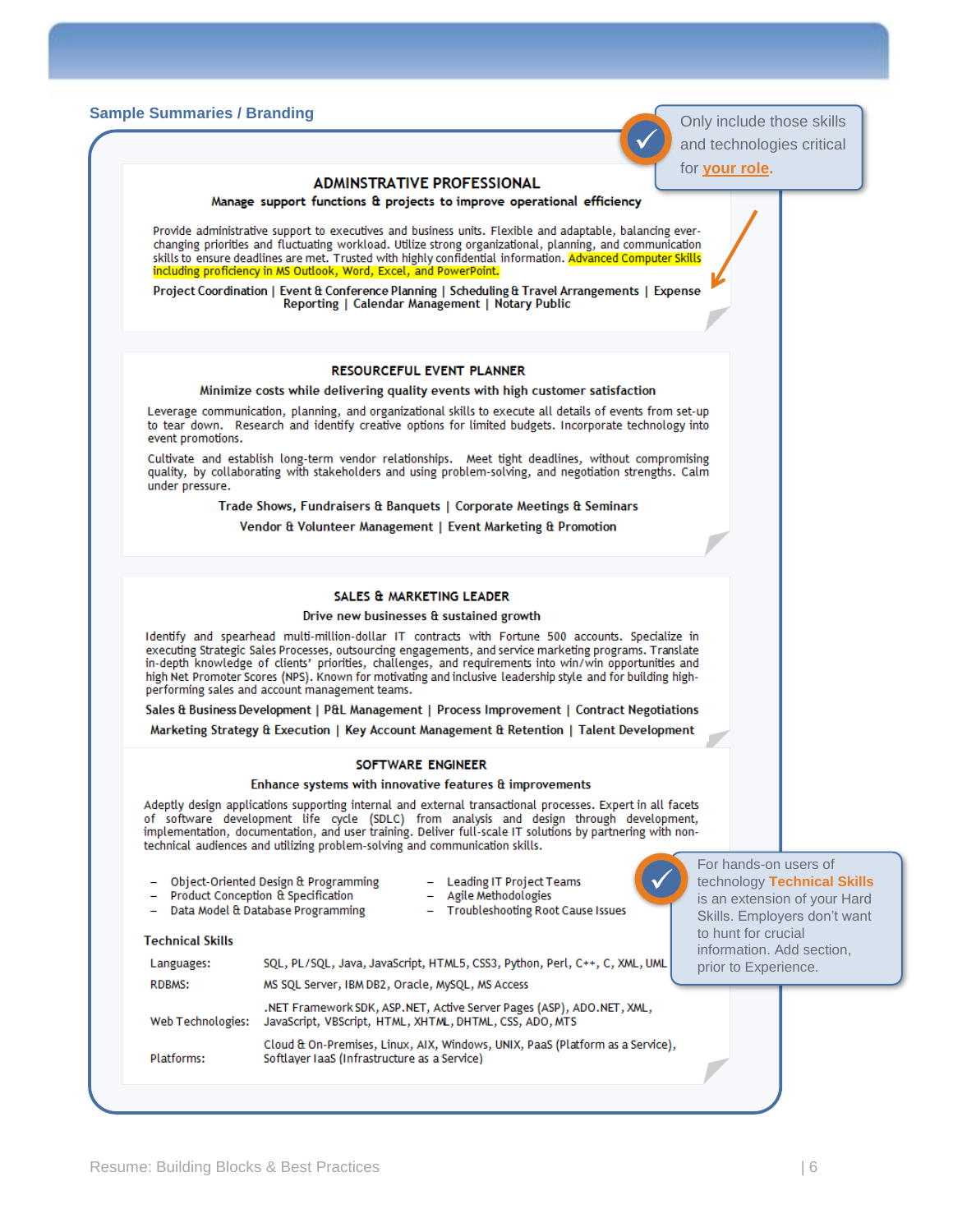The resume serves as your Sales Brochure – it's not meant to contain all work details and history. See Joe's Ageless Resume, for an example of how to present earlier career experience.

Focus on what's of greatest interest to a reader. Typically, the most recent 10-15 years of your experience.

**Professional Experience & Effective Accomplishment Statements** demonstrate and PROVE the claims made in your Summary/Branding. Here you'll share where and how you used your skills, strengths, and

#### **Necessary Elements**

<span id="page-6-1"></span>**Professional Experience**

### **PROFESSIONAL EXPERIENCE**

11 **NEWNAME CORPORATION** (previously **OLDNAME INC**), Anytown, Anywhere **2012 – 20XX COMPANY NAME LOCATION**

<span id="page-6-0"></span>**"Prove Your Case" – Resume Building Block 2 (of 3)**

contributions. Your Accomplishment Statements make your believable.

**YEARS AT COMPANY**

#### **COMPANY NAME JOB TITLE, DEPARTMENT**

**Senior Manager, Installation Services** 2013 – 20XX **YEARS IN POSITION** 

Managed \$80M revenue plan and 400+ associates. Oversaw delivery of 1,300 installations weekly and cable and rigging services for retail and financial clients. Subject Matter Expert (SME) for Low Cost Region development. Reduced premiums 40% and drove \$200K savings by creating and implementing international self-service

model that



Break each job into 2 parts, a Job Scope Statement & Accomplishment Statements.

### **PROFESSIONAL EXPERIENCE**

**NEWNAME CORPORATION** (previously **OLDNAME INC**), Anytown, Anywhere

**Senior Manager, Installation Services** 2013 – 20XX

**JOB SCOPE**

Defines role and responsibilities. Each statement begins with an action verb

Managed \$80M revenue plan and 400+ associates. Oversaw delivery of 1,300 installations weekly and cable and rigging services for retail and financial clients. Subject Matter Expert (SME) for Low Cost Region development.

- Reduced premiums 40% and drove \$200K savings by creating and implementing international self-service model that secured vendor resources.
- Decreased deployment and service times 25% by developing and implementing supply chain improvement plan, training teams, and standardizing deployment procedures.

### **ACCOMPLISHMENTS**

Examples of how and when you used your strengths and expertise, providing proof of what you stated in your Summary \*\* Each bullet must include an **Action + a Result**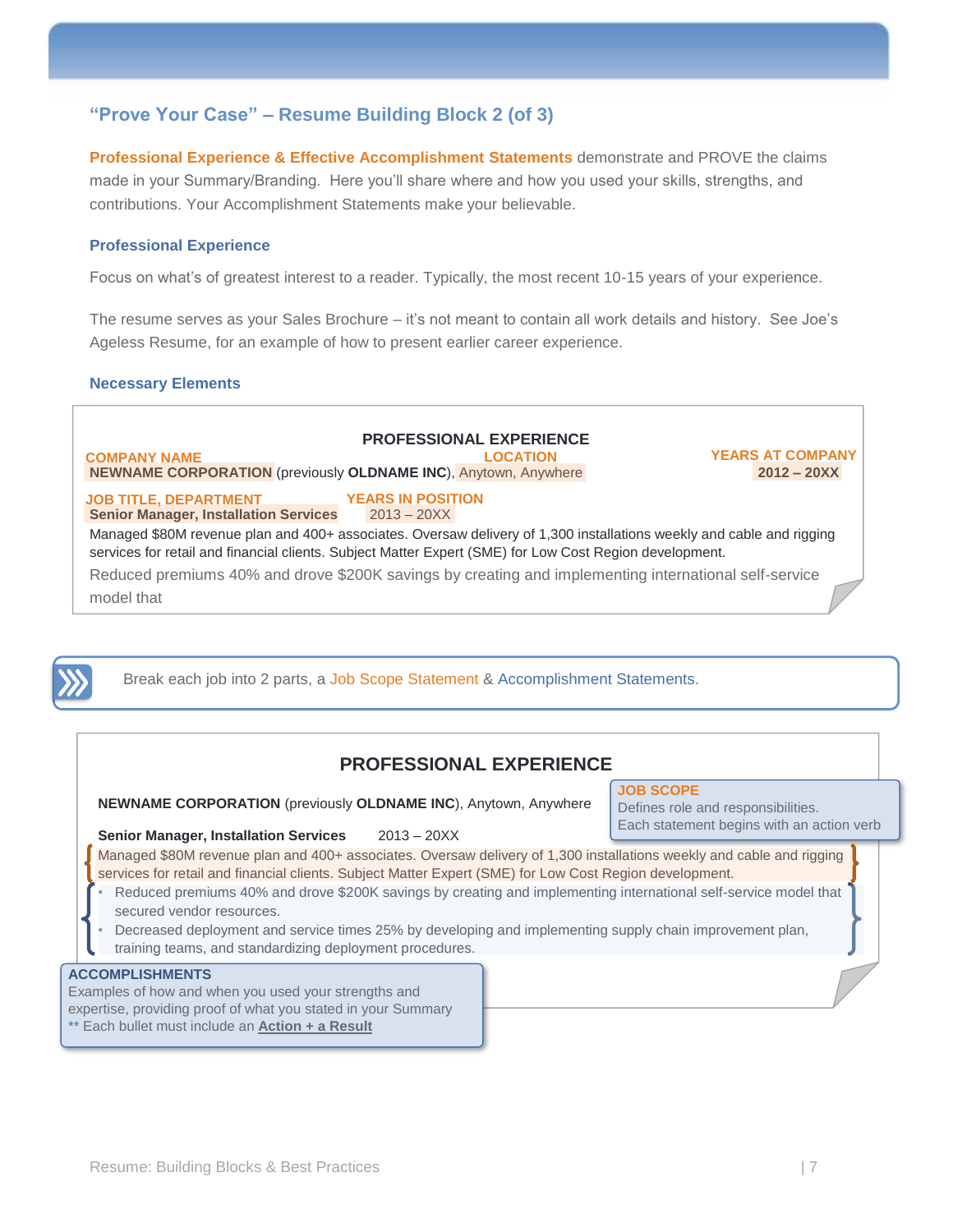### <span id="page-7-0"></span>**Why have Job Scope and Accomplishments?**

### **JOB SCOPE**

- There's no such thing as a standard job title!
- Employers are trying to figure out if you fit in their company. What role? What level?

### **ACCOMPLISHMENTS**

- Make your Summary Statement believable!
- Show you did more than the minimum.
- Demonstrate what you mean by 'problem solver' or 'results-oriented' or 'strong communication skills'.
- Differentiate you from others with similar titles.

### **EVERYONE has Accomplishments!**

**Are you thinking,** *"I just did my job, what else do they want to know?"*

**EVERYONE has Accomplishments!**

Employers find the hiring processes frustrating too. They look at 5 resumes with similar job titles and experience and try to figure out differences. Make things easier for them and you, by highlighting examples.

**First Step – Jog your Memory:** Accomplishments include your work on Special Projects, Challenging Situations, Team Goals, or Individual Goals. They include what you helped avoid (e.g. an audit; losing a client)

Recalling details and situations is necessary. Otherwise, it's like writing a book, but skipping the research.

What's important is focusing on YOUR work, job, and situation(s). Be sure to include accomplishments that are RELEVANT to your role in the business.

- **REVIEW:** old resumes, saved performance reviews, calendars or documents (showing your efforts)
- **IDENTIFY:** goals of your position(s),awards, official or unofficial accolades, feelings of pride
- **COLLABORATE:** gather input, recollections, and perspective from others
- **BRAINSTORM:** review the questions below and 'think on paper'

✓

### **Feeling Stuck?**

**Feeling Stuck?** 

Common roadblocks to completion: **1)** Negatively comparing yourself to others; **2)** Thinking "no one is interested in…" or "I shouldn't have to…" **3)** Expecting a great product, without work.



Incorporate **Keywords** used within your Summary Section!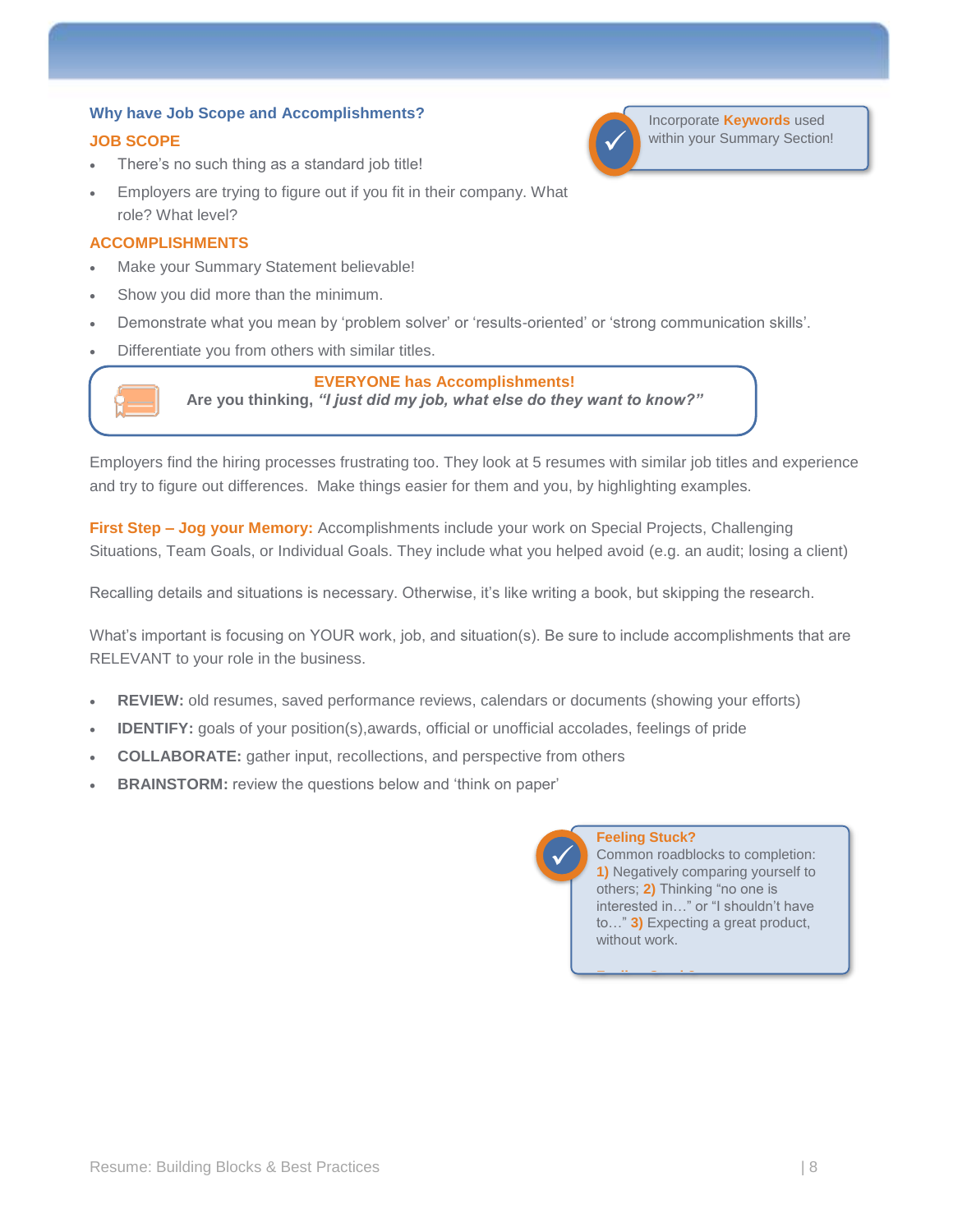#### **Brainstorming Questions to come up with Accomplishments**

- *What…*
- problem did you identify or solve? (Why needed? Results?)
- new procedures or systems did you identify, create, or implement (Why? Benefit?)
- products, programs, or ideas, did you suggest or roll out? (Why? Results?)
- did you do for the first time at your company? (Why? Results?)
- new business, customer(s), or markets growth, did you add? (What? How?)
- handle with fewer resources or in shorter time? (Why? Outcome?)

### *When did you…*

- earn recognition or receive an award(s)? (Why earned?)
- special projects did you lead or work on (How did you contribute? Results?)
- manage a difficult or unusual situation? (Which one?)
- job objectives or KPIs (key performance indicators) did you meet or exceed?

### *How did you…*

- streamline or improve a process? (Which one? How much?)
- reduce errors? (Which ones? How much?)
- increase revenue or market share or impact the bottom-line? (What?; How much?)
- improve productivity? (Benefit? How much?)
- save money or reduce costs? (What? How significant?)

### **Guidelines for Accomplishments**

- ✓ **Aim for 1 accomplishment, for each year,** in a position. *(Earlier roles will have fewer, unless those roles are specifically relevant to your Target Position)*.
- **Focus on your ACTIONS**, the skills you applied, so employers see your contributions (e.g. analyzed, summarized, created, etc.)
- **Avoid starting with a passive or vague term** (e.g. duties included, responsible for, worked with, assisted with, collaborated with)
- ✓ **Write in past tense**
- **Include 1-2 lines** of text (maximum length is 3 lines)
- **Quantify results, whenever possible.**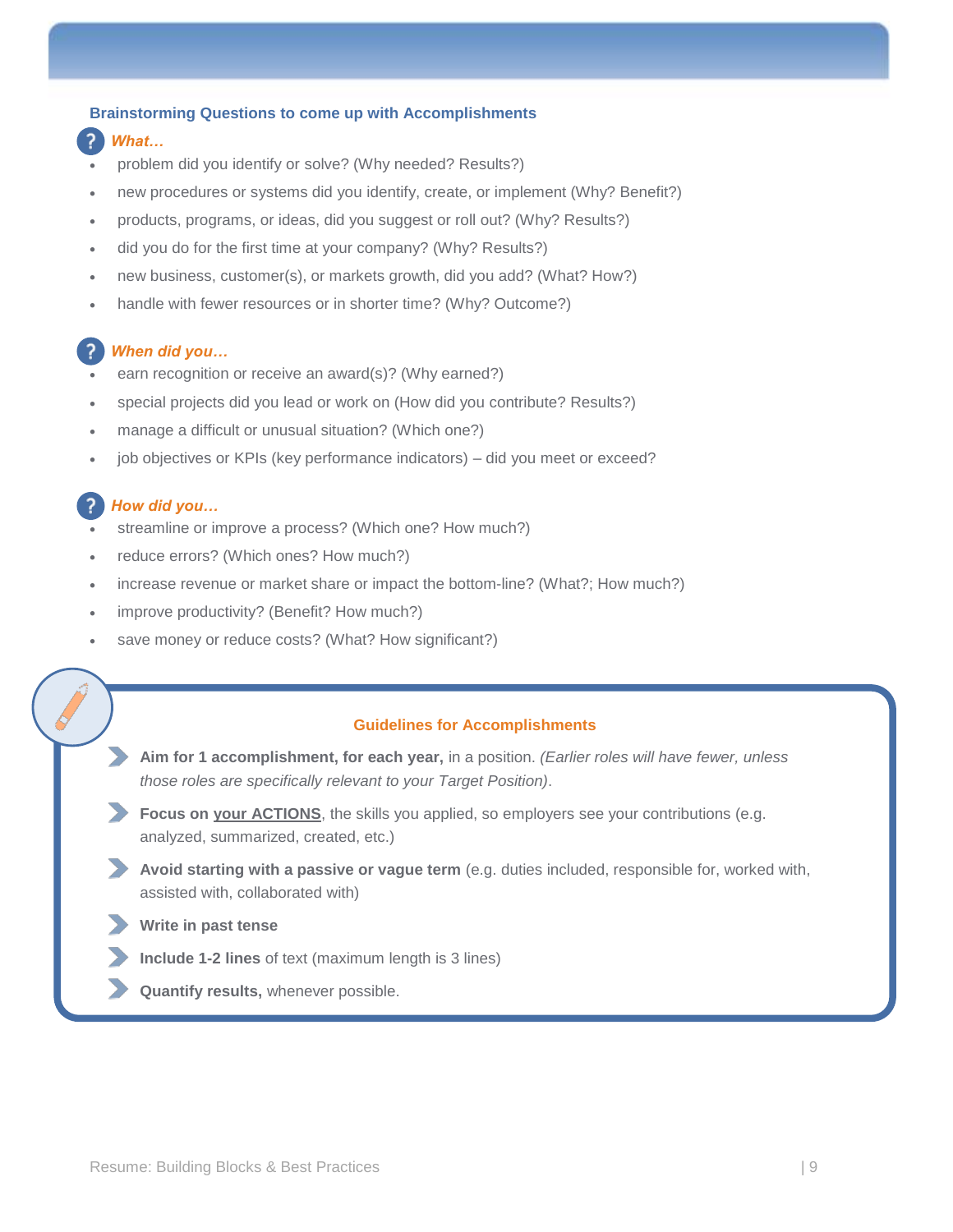### **Accomplishment FORMULA:**

Accomplishments need 2 key elements: **ACTIONS** and **RESULTS**

### *Action + Result or Result + Action*

**ACTIONS** showcase your strengths & expertise

**RESULTS** showcase on the impact/contribution you can make

#### *Example #1*

**ACTION (what you did)** = Designed and implemented preventative maintenance program which...

### ÷

**RESULT (outcome)** = reduced equipment downtime by 20% and significantly increased order processing.

Designed and implemented preventative maintenance program which reduced equipment downtime by 20% and significantly increased order processing.

### 20% and significantly increased order processing. *Example #2*

**RESULT (outcome)** = Saved \$5K annually on office supplies by...

### ╇

**ACTION (what you did)** = negotiating with outside supply companies

Saved \$5K annually on office supplies by negotiating with outside supply companies.

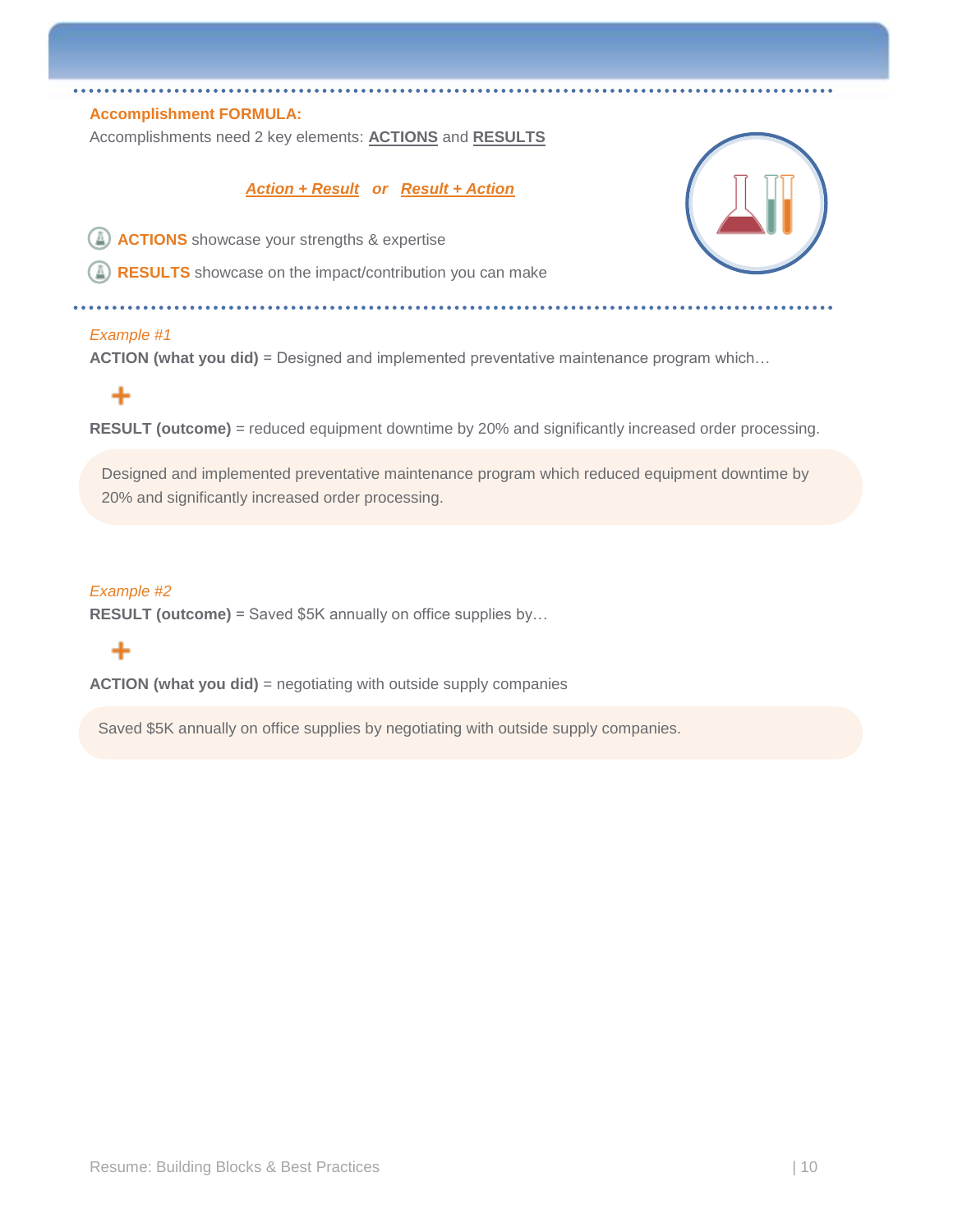

### **Wordiness & consolidating statements.**

Successfully developed and implemented a new improvement plan for all the supply chain teams in the organization. Responsible for providing team member training and standardizing the procedures for all of the deployments. This plan reduced deployment and service times by approximately 25%.

### **Better:**

**4**

Decreased deployment and service times 25% by developing and implementing supply chain improvement plan, training teams and standardizing deployment procedures.

|  |           | Solution:<br>Use minimum words to convey the same meaning                               |
|--|-----------|-----------------------------------------------------------------------------------------|
|  | $\bullet$ | Remove words already assumed (e.g. successfully, approximately, in the<br>organization) |
|  |           | Define or remove duplicative terms (e.g. new improvement, all teams)                    |
|  |           |                                                                                         |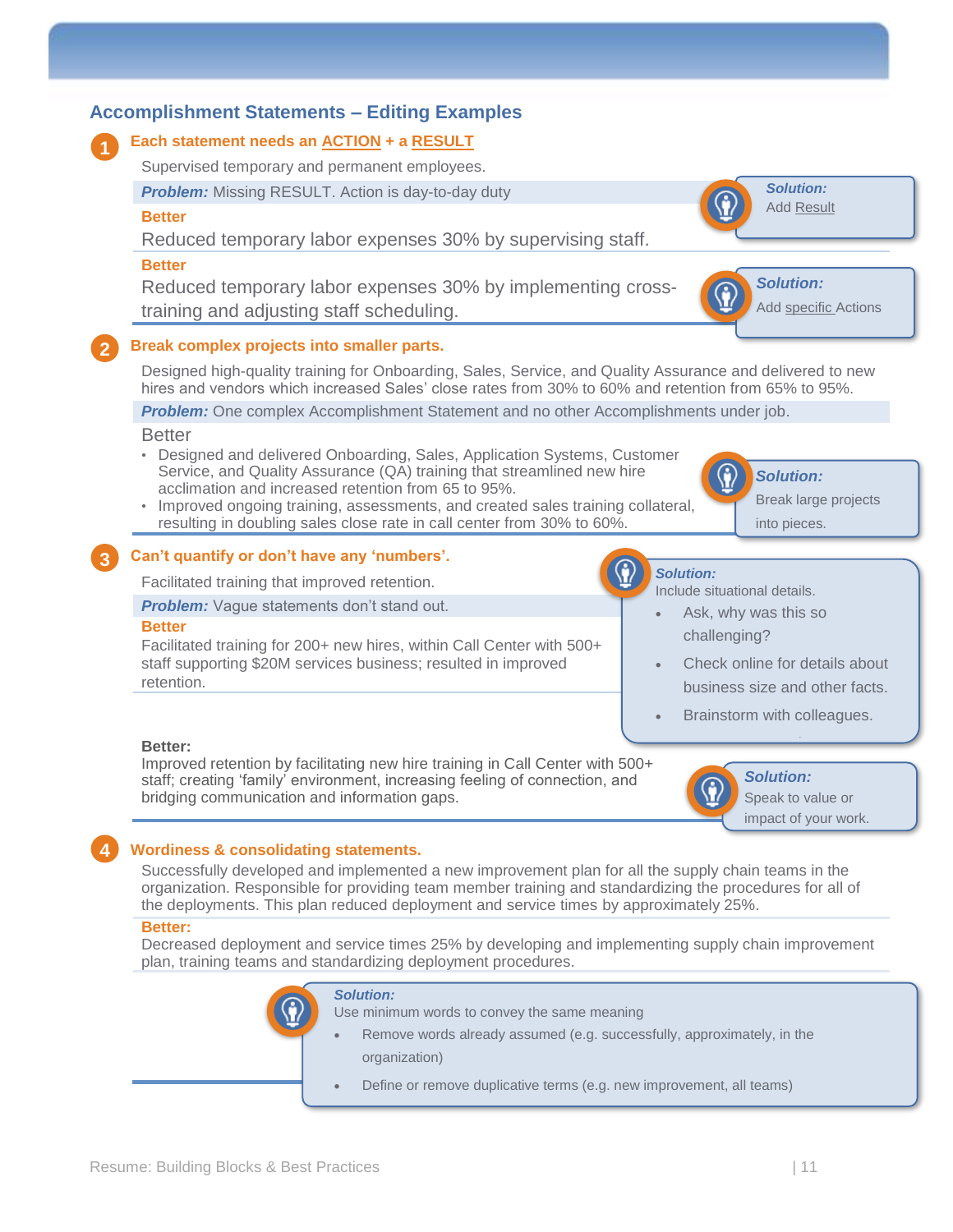### **Use Strong Action Verbs by Skill Area**

### **Managed | Executed**

| anticipated | applied    | assessed     | authorized  | budgeted    |
|-------------|------------|--------------|-------------|-------------|
| conducted   | controlled | coordinated  | cured       | defined     |
| determined  | directed   | disbursed    | dispatched  | established |
| executed    | expedited  | guided       | implemented | influenced  |
| initiated   | inspired   | integrated   | led         | managed     |
| molded      | negotiated | orchestrated | overhauled  | planned     |
| provided    | resolved   | revised      | solved      | staged      |
| streamlined | updated    |              |             |             |

### **Developed | Planned**

| achieved     | adapted     | assembled  | built        | conceived  |
|--------------|-------------|------------|--------------|------------|
| consolidated | constructed | contracted | crafted      | created    |
| designed     | devised     | engineered | fashioned    | formulated |
| generated    | imagined    | improved   | innovated    | inquired   |
| inspected    | invented    | mapped     | modeled      | nursed     |
| performed    | prioritized | programmed | reengineered | reproduced |
| sculpted     | shaped      | sketched   | structured   | styled     |
| synthesized  | visualized  |            |              |            |

### **Detailed | Analyzed**

| adjusted   | administered | allocated    | appraised   | arranged   |
|------------|--------------|--------------|-------------|------------|
| calculated | checked      | communicated | compared    | compiled   |
| confirmed  | diagnosed    | documented   | estimated   | evaluated  |
| examined   | facilitated  | forecasted   | gathered    | grouped    |
| identified | interpreted  | investigated | maintained  | organized  |
| projected  | reconciled   | recorded     | reevaluated | researched |
| reviewed   | surveyed     | tabulated    | troubleshot | verified   |

### **Interpreted | Communicated**

| advised   | briefed     | clarified  | composed     | consulted   |
|-----------|-------------|------------|--------------|-------------|
| conveyed  | counseled   | delivered  | demonstrated | drafted     |
| drew      | explained   | expressed  | framed       | graphed     |
| hosted    | illustrated | informed   | instructed   | interviewed |
| lectured  | observed    | persuaded  | presented    | promoted    |
| published | recognized  | reported   | spoke        | summarized  |
| trained   | translated  | translated | wrote        |             |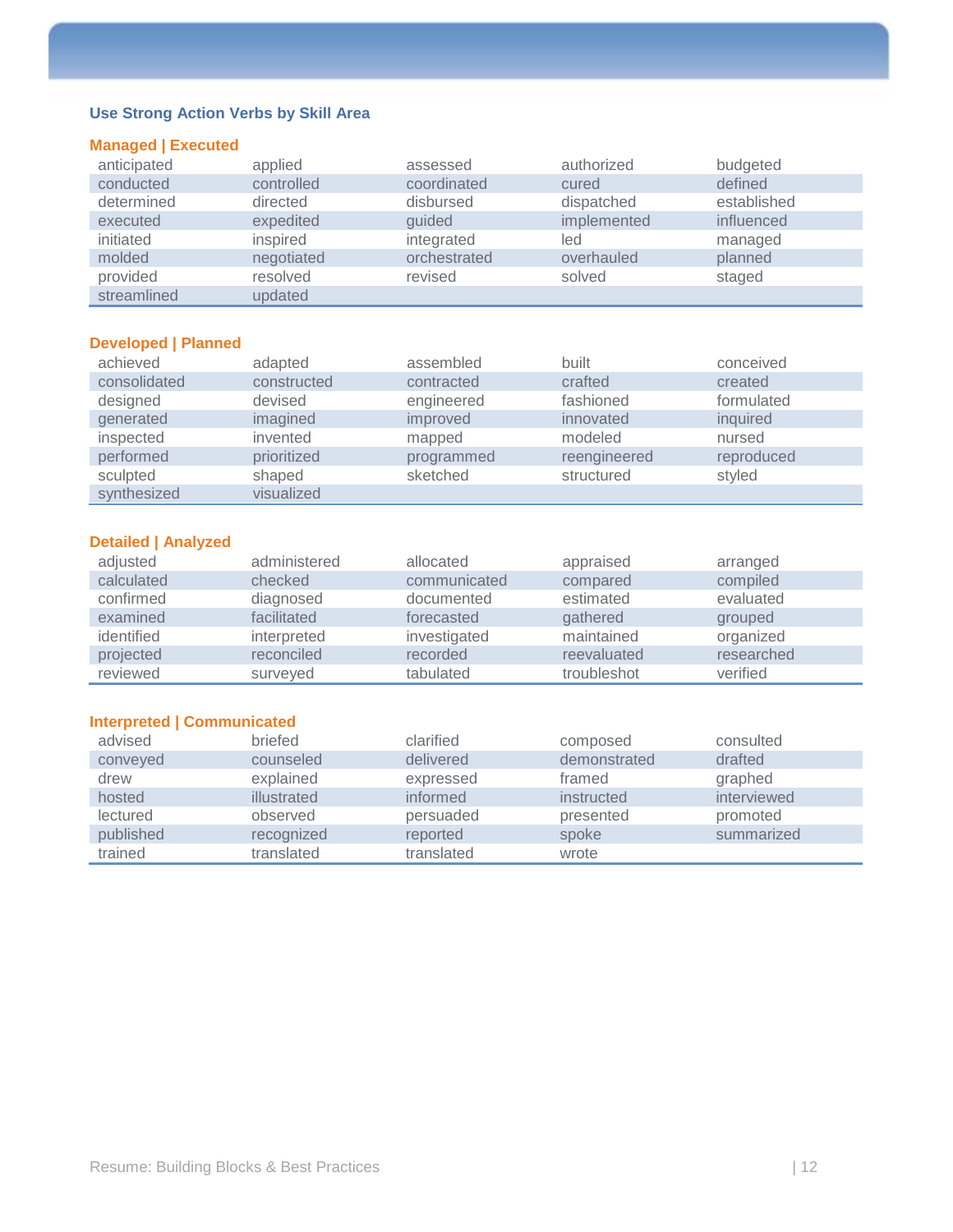### **Sample Results for Accomplishment Statements**

There are many different kinds of results. Results differ based on your role, function, and level. What was important to your manager(s)?

|  |  |  |  | Scan below and see if you have an "aha" or recognize something you've heard before. |
|--|--|--|--|-------------------------------------------------------------------------------------|
|  |  |  |  |                                                                                     |

| <b>Enhanced Profitability</b>    | <b>Reduced Turnover</b>                                      | <b>Ensured Safety</b>          |  |
|----------------------------------|--------------------------------------------------------------|--------------------------------|--|
| <b>Increased Sales</b>           | <b>Reduced Capital Investment</b><br><b>Improved Methods</b> |                                |  |
| <b>Reduced Costs</b>             | <b>Improved Quality</b><br><b>Upgraded Plans</b>             |                                |  |
| <b>Increased Earnings</b>        | Increased Return on Investment                               | Increase Customer Satisfaction |  |
| <b>Increased Productivity</b>    | <b>Conceived New Products</b>                                | <b>Improved Accuracy</b>       |  |
| <b>Reduced Rejects</b>           | <b>Developed New Products</b>                                | <b>Shortened Lead Time</b>     |  |
| <b>Raised Efficiencies</b>       | <b>Eliminated Unnecessary Procedures</b>                     | <b>Reduced Downtime</b>        |  |
| <b>Improved Morale</b>           | <b>Reduced Energy Requirement</b>                            | Saved Time                     |  |
| Increased Awareness              | <b>Improved Training</b>                                     | <b>Automated Systems</b>       |  |
| <b>Increased Inventory Turns</b> | <b>Improved Customer Relations</b>                           | <b>Expanded Product Line</b>   |  |
| Reduced A/R Days Out             | <b>Enhanced Operations</b>                                   | <b>Designed Equipment</b>      |  |
| Improved Corporate Image         | <b>Minimized Liability</b>                                   | <b>Reduced Errors</b>          |  |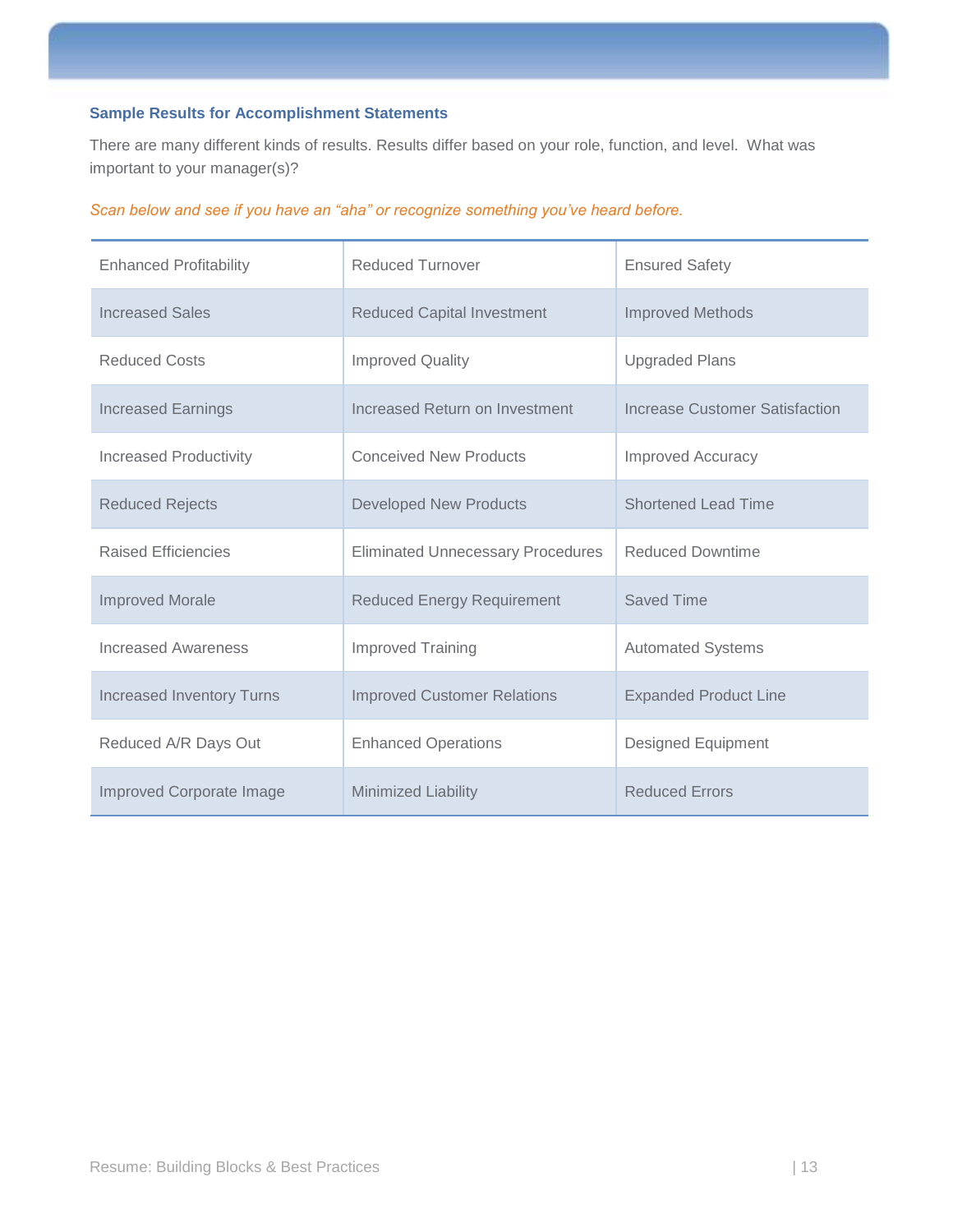### <span id="page-13-0"></span>**"Enhance your Case" – Resume Building Block 3 (of 3)**

### **Resume Headers & Other Resume Sections**

Everything on your resume should support how and why you're qualified for your Target position. What else should they know about you? What you include, and how you include it, depends on your experience, level, industry, field, and future goals. Always ask yourself, *"Does this truly enhance my case?"*

#### Consider these categories to enhance your case:

| Education                       | Awards                      | <b>Professional Affiliations</b> |
|---------------------------------|-----------------------------|----------------------------------|
| Certifications                  | <b>Community Leadership</b> | <b>Presentations</b>             |
| <b>Technical Skills</b>         | <b>Volunteer Experience</b> | Training                         |
| <b>Professional Development</b> | <b>Speaking Engagements</b> | Patents                          |
| Foreign Language Fluency        | <b>Training Facilitated</b> | <b>Publications</b>              |

### **Education**

- Start with degree name. Then include area of study (if relevant), institution name, and location.
- Omit graduation date, unless you have a specific reason to include it.
- Omit GPA. May include if… you're a recent graduate (within last 3 years) and have an exceptional GPA.
- Multiple degrees? Start with highest-level achieved.
- Acronyms: Include both an acronym and the full name e.g. Bachelor of Science (BS), as recruiters or ATS may search for either 'Bachelor of Science' or 'BS', but not necessarily both.
- Section Placement: Education goes after Experience Section of resume. May include BEFORE Experience if:
	- Recent Graduate (within last 5 years).
	- Targeting jobs in Sciences and/or Research at Academic and Scientific Institutions.

### **EDUCATION**

**Master of Business Administration (MBA), Operations Management,** University Name, Anytown, Anywhere **Bachelor of Science (BS), Finance,** University Name, Anytown, Anywhere

### **EDUCATION**

Pursuing **Master of Business Administrations (MBA), Operations Management,** 

Show 'in process' education and

Show 'in process' education and

training.

training.

University Name, Anytown, Anywhere, Expected graduation: Dec 20XX

**Bachelor of Science (BS), Finance,** University Name, Anytown, Anywhere

### **EDUCATION**

Coursework towards bachelor's degree, Accounting,

University Name, Anytown, Anywhere

*Or*

Take credit for what you've done! Options for displaying an incomplete

Completed 60 hours towards Bachelor of Arts (BA), Accounting, University Name, Anytown, Anywhere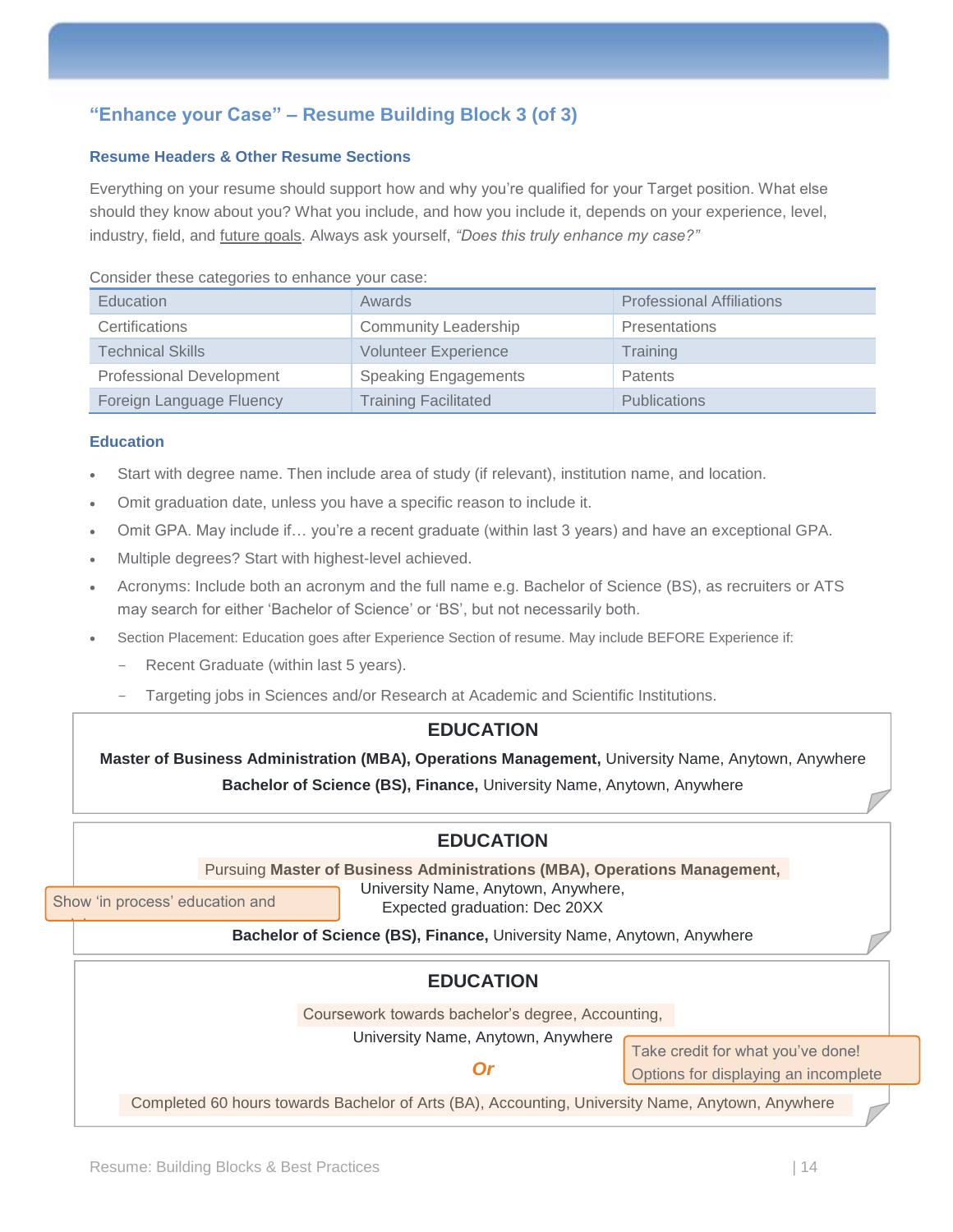### **CERTIFICATIONS & LICENSES**

- Include relevant credentials. Double check acronym wording and spelling
- Inactive or expired use qualifier such as "formerly held" or "inactive status"
- In-process work include with qualifier e.g. "Studying for Professional in Human Resources (PHR) certification, expected testing, October, 20XX"

### **PROFESSIONAL DEVELOPMENT**

• Include relevant Training, Coursework, etc. that was internally facilitated and/or external (vendor) sessions.



Less can be more! 4-6 items will usually be more powerful than a list of 25.

- If you took computer classes and are using those skills, include here and/or in Technical Skills section. Keep in mind employers are especially interested in how you can apply skills.
- Include any 'in process' activities.

### **CERTIFICATIONS & PROFESSIONAL DEVELOPMENT**

Six Sigma Black Belt Certification, International Association for Six Sigma Certification (IASSC) Project Management Certificate, Project Management Institute (PMI)

List content in order of importance to your Target.

Leadership Development Program, XYZ Corporation Successful Negotiating Techniques ISO Audit Training **If space is an issue, categories can be combined.**

### **Technical Skills**

### **Where should I include Technical Skills?**

- Technically-focused roles, requiring specific and critical skills include on Page 1, immediately after Summary (before Professional Experience) in a Technical Skills or Technical Knowledge category,
- Non-Technical focus roles category can be added on page 2 after Education.

### **Which technical skills should I include?**

Skills and tools important in your field/function and industry, for your Target role. Refer to the job description/ad.

*For Example:*





**Prioritize order based on value to Targeted job.**

Quality Systems & Methodologies

**TECHNICAL SKILLS**

Operating Systems **Computer on Vindows** (including Mobile), UNIX, Linux

RUP, SDLC, RRR, KLOCWORKS, Use Cases, PERT Charts, Rational UML

**RightTIP**

✓

Remove outdated technology (that companies no longer use)

Programming Languages **C++**, Perl, Visual Basic, .Net, SQL, XML, Java, J2EE, SQL, SAP

Tools Visio, MS Project, ClearCase, DDTS, Quest, Platform Builder, Oracle, WSAN, Test Central, Quick Test Pro, Load Runner, Test Director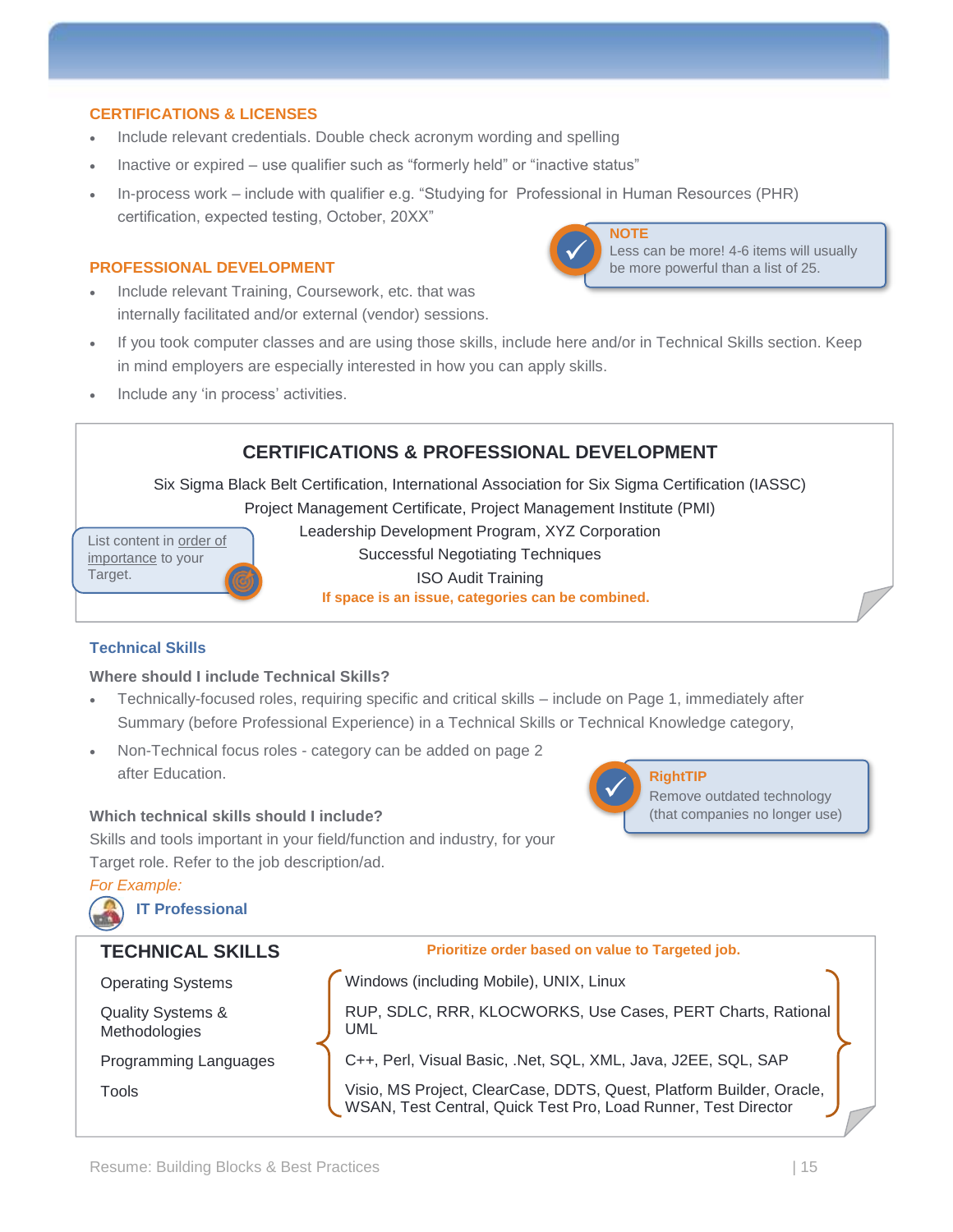### **Manufacturing and/or Maintenance Professionals**

**Performance Welding:** MIG, TIB, ARC **Machine Shop & Fabrication Equipment:** Mill, Lathe, Drill Press, and Plasma Cutter

#### **Financial Analytics Professional**

**Technical & Analytics Skills:** Advanced Excel - pivot tables, graphs; Statistical Modeling

### **Awards**

- Include Awards individually, not cumulatively. Instead of "Earned 5 Top Player Awards" write "Earned Top Player Award, PQR Division, for exceeding XYZ project goals by 15%"
- Include year award won, if recent
- Awards commonly included as results of actions in your accomplishments, under the company/role where you earned it.

### **AWARDS & HONORS**

**Hero Award,** ABC Company, for exceeding XYZ project savings goals by 10% **President's Club,** PQR Company, for ranking in top 5% of Sales Professional

#### **Community Involvement & Volunteer Experience**

Consider if and how the information is helpful to your target audience and professionally relevant. If you are running out of room on your resume, your professional experience usually takes precedence.

- **Community Leadership or Community Involvement** if targeting a not-for-profit employer, it can show you have similar interest or values.
- **Career Change?** Show where and how you gained specific experience for a new role. If targeting a role as a Website Developer and your only experience is in a volunteer role, include here! "Developed Website that..."

### **COMMUNITY ACTIVITIES**

**Project Leader,** Habitat for Humanity **Volunteer Coordinator,** Emergency Preparedness, Red Cross

#### **Foreign Languages**

• Include level of proficiency e.g. "conversational Spanish, fluent Romanian, bilingual Mandarin Chinese."

### **Personal Interests & Hobbies**

- Exceptions might be made if they are directly related and enhance your case for your target role. For example:
	- Black Belt in Jujitsu (target is a Personal Security role); Golfer with a low handicap (target is a Sales role where hosting golf outings is expected); Marathon runner (targeting an Athletic Shoe manufacturer).

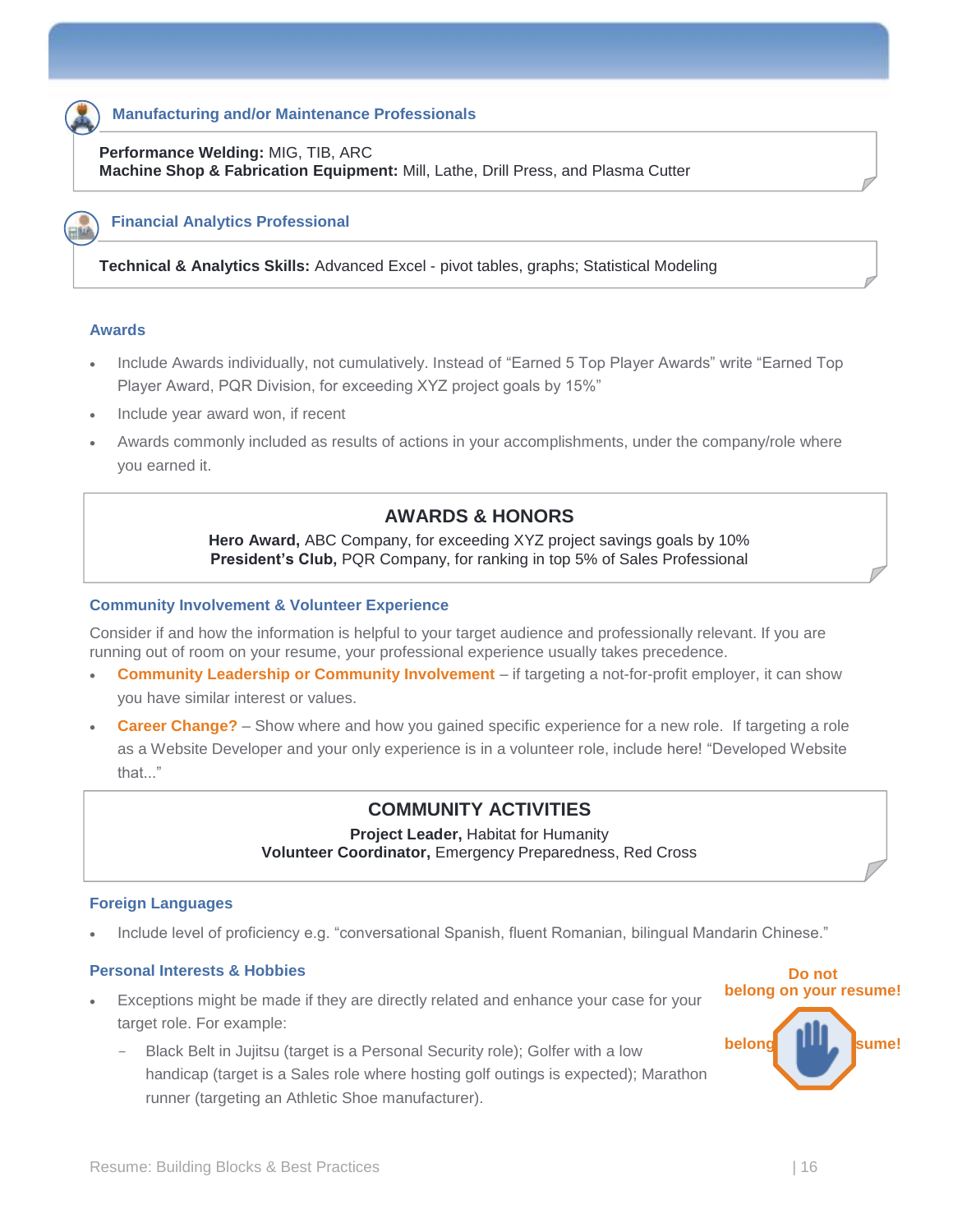### <span id="page-16-0"></span>**Resume Best Practices**

- One (1) type of Target position
- Include what's most important to your Target.
- Note important details (NOT all details) i.e. If 65% of position is important to your Target, highlight that 65%.
- Accomplishments (examples of strengths) over extensive job responsibilities.
- Most current experience (and/or most relevant). Consolidate earlier jobs (10-15+ years ago); see *'Creating an Ageless Resume'*.

**Length:** 2-pages, expected and ideal length.

### **Why 2-pages?**

Resumes are evaluated in 5-10 seconds! HOOK readers by telling 'What YOU can do FOR THEM?' using Keywords and content. It's "hit them over the head" messaging.

- Too long/detailed = exhausting, like a thick instruction manual, when you wanted a 'Quick Start' guide.
- Too short = uninteresting, like a fact sheet (names, dates, and titles) without a story.

### **When is 1-page resume appropriate?**

- For those with less than 5-7 years of experience.
- For selected niches.
- If targeting a "retirement" job NOT requiring everything you've done over your career, just relevant highlights.

### **When are 2+ pages, appropriate?**

Higher Education; Research; consulting; some highly-technical roles; when offering a professionrelevant 'body of work' e.g. patents, publications, speaking engagements.

**EDITING TIPS** to use to keep resume within 2-pages.

- **Full thoughts** versus full sentences (use fewest words, to convey meaning)
- **Short paragraphs** (no more than 3 to 5) statements)
- **No pronouns.** Eliminate words like: I, me, my, mine, our, their, etc.
- **Use Numbers** "Managed **8** projects." instead of "Managed **eight** projects." Readers eyes' scan and skip text, but are drawn to #'s
- **Numeral Abbreviations.** Use \$1M, not \$1,000,000 (nor "…one million dollars"). Use \$1K for "one thousand dollars."
- **Use Symbols.** For percentages (%) and dollars  $($ \$ $).$
- **Keywords.** Conduct market research for requirements and keywords, based on your target position.

*See "Resume Keywords?"*

**VOICE:** You're the author. Write as if a silent 'I', is at the beginning:

- **DO** 1 st person: **Improved** (or **Improve**) accuracy of cash reporting...
- **DON'T** 3<sup>rd</sup> person: *Improves* accuracy of cash reporting...

**TENSE:** Consistency is important throughout resume!

- **Professional Experience** write in past tense (improved vs. improve).
- **Summary** Write in present tense since your skills are pervasive, not necessarily tied to a specific job.